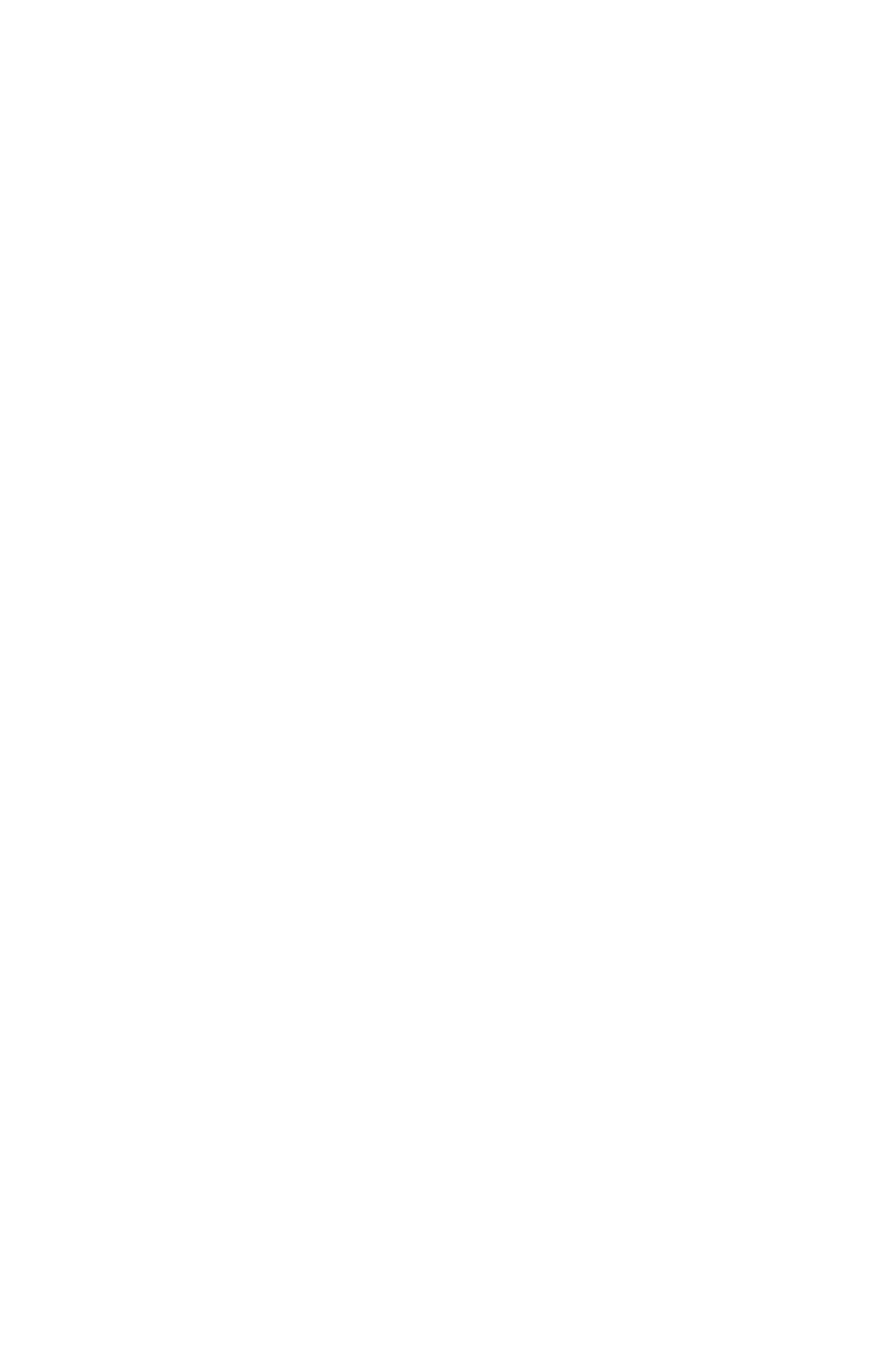## **KOHAT CEMENT COMPANY LIMITED NOTICE OF EXTRA-ORDINARY GENERAL MEETING**

Notice is hereby given that an Extra-Ordinary General Meeting of the shareholders of Kohat Cement Company Limited will be held on Wednesday, June 29, 2022 at 11:00 AM at its registered office, Kohat Cement Factory, Rawalpindi Road, Kohat, to transact the following ordinary business:

- To elect 8 (eight) directors, being the number of directors fixed by the Board of Directors in terms of Section 159(1) of the Companies Act, 2017, for a period of three years commencing from June 29, 2022 in accordance with the provisions of the Companies Act, 2017. The names of the retiring directors are as under:
	- 1) Mr. Aizaz Mansoor Sheikh 5) Mrs. Hafsa Nadeem
	- 2) Mr. Nadeem Atta Sheikh 6) Mrs. Hijab Tariq
	-
	-
- 
- 
- 3) Mr. Ahmed Sajjad Khan 7) Mr. Muhammad Rehman Sheikh
- 4) Mr. Talha Saeed Ahmad 8) Mr. Muhammad Atta Tanseer Sheikh

The retiring directors are eligible for re-election.

Attached to this Notice being circulated to the shareholders is a statement of material facts pursuant to the provisions of the Companies Act, 2017.

By order of the Board:

 $162$ 

Muhammad Asadullah Khan Company Secretary

Lahore: Tuesday, June 7, 2022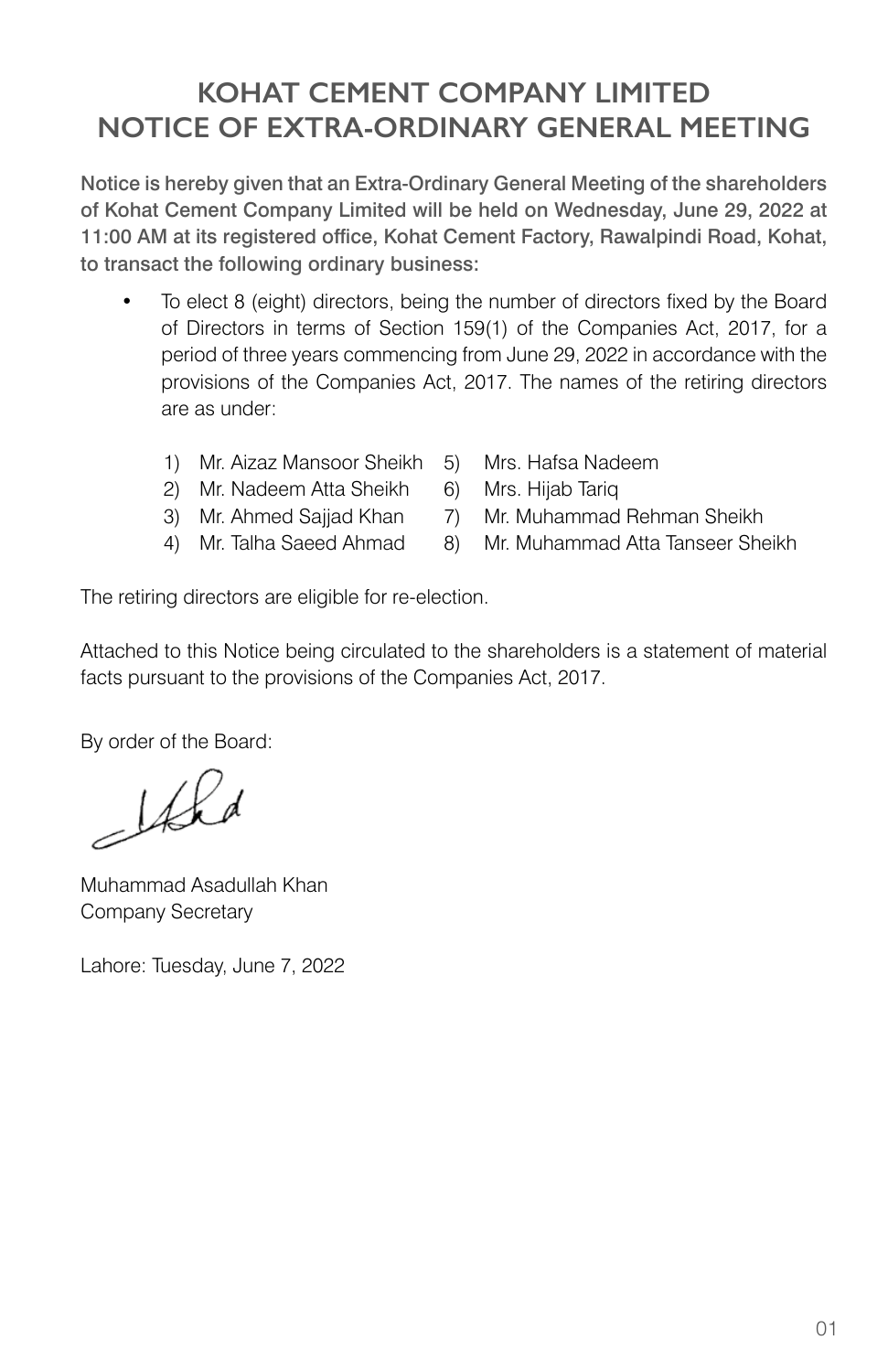NOTES:

#### **1. Election of Directors**

- **i)** Any member who seeks to contest the election of directors shall, whether he is a retiring director or otherwise, shall file with the Company at its Head Office, 37-P, Gulberg-II, Lahore, not later than fourteen days (14) before the date of the meeting, a notice of his/her intention to offer himself/herself for election as a director in accordance with the provisions of the Companies Act, 2017 along with the following documents and information:
	- a) His/her folio No./CDC Investor Account No./CDC Participant I.D. No./Sub-Account No.
	- b) Consent to act as director in Form 28 under Section 167 of the Companies Act, 2017.
	- c) A detailed profile along with his/her office address for placement on website of the Company.
	- d) The individual(s) contesting as independent directors shall file a declaration on stamp paper that he/she qualifies the criteria of eligibility and independence as notified under the Companies Act, 2017 and rules and regulations issued thereunder.
	- e) A declaration concerning the qualifications to become director of the company under applicable laws and regulations including Listed Companies (Code of Corporate Governance) Regulations, 2019. Copy of such declaration may be obtained from Company's head office during office hours.
	- f) Attested Copy of valid CNIC /Passport.
	- g) Copy of NTN certificate.
- **ii)** A director must be a member of the Company holding at least 500 ordinary shares at the time of filing his/her consent for contesting election of directors except a person representing a member, which is not a natural person and holds at least 500 ordinary shares of the Company.

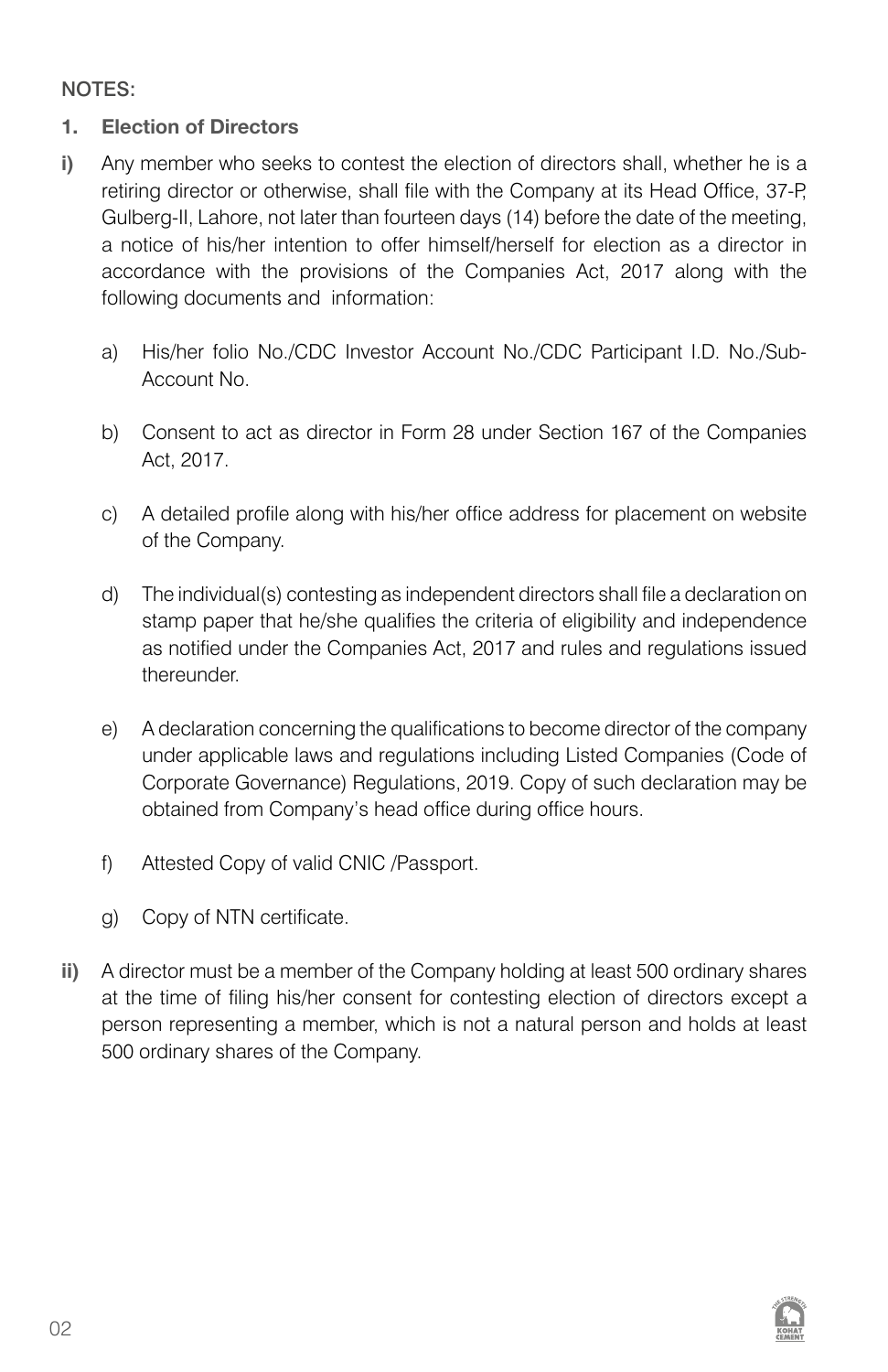#### **2. Closure of Share Transfer Books**

The register of members and the share transfer books of the Company will remain closed from Thursday, June 23, 2022 to Wednesday, June 29, 2022 (both days inclusive). Transfers received in order at the office of Independent Share Registrar of the Company, Hameed Majeed Associates (Pvt.) Limited, H.M. House, 7- Bank Square, Lahore, upto the close of business on Wednesday, June 22, 2022 will be treated in time for entitlement to attend and vote at the Extra-Ordinary General Meeting.

#### **3. Right to appoint Proxy**

A member is entitled to appoint a proxy in his/her place to attend, speak and vote instead of him/her. A member can appoint only one proxy in his/her place who can exercise all rights of a member in the meeting. The instrument appointing a proxy, duly stamped and signed, and the power of attorney or other authority (if any) under which it is signed or a notarially certified copy of the power of attorney or authority must be deposited at the Head Office of the Company, 37-P, Gulberg-II, Lahore not later than 48 hours (excluding non-working days) before the time of the meeting. A proxy must be a member of the Company. Form of proxy in English and Urdu Language is enclosed herewith and also available on Company's website: www.kohatcement.com.

#### **4. Intimation of Change in Address**

The members are requested to notify the change of their registered addresses, if any, immediately to Company's Independent Share Registrar at address given hereinabove.

#### **5. Attendance at EOGM**

A corporation or company being a member of the Company may appoint any of its officials or any other person through a resolution of its board of directors to attend and vote at the meeting.

The members should quote their folio number/ CDS IDs in all correspondence with the Company and should bring original document at the time of attending the EOGM. CDC account holders will further have to follow the following guidelines as laid down in Circular No. 1 dated 26th January 2000 issued by the Securities & Exchange Commission of Pakistan.

#### **For attending the meeting**

i) In case of individuals, the account holder or sub account holder and/ or the person whose securities are in group account and their registration details are uploaded as per the Regulations, shall authenticate his/her identity by showing his/ her original computerized national identity card (CNIC) or original passport at the time of attending the meeting.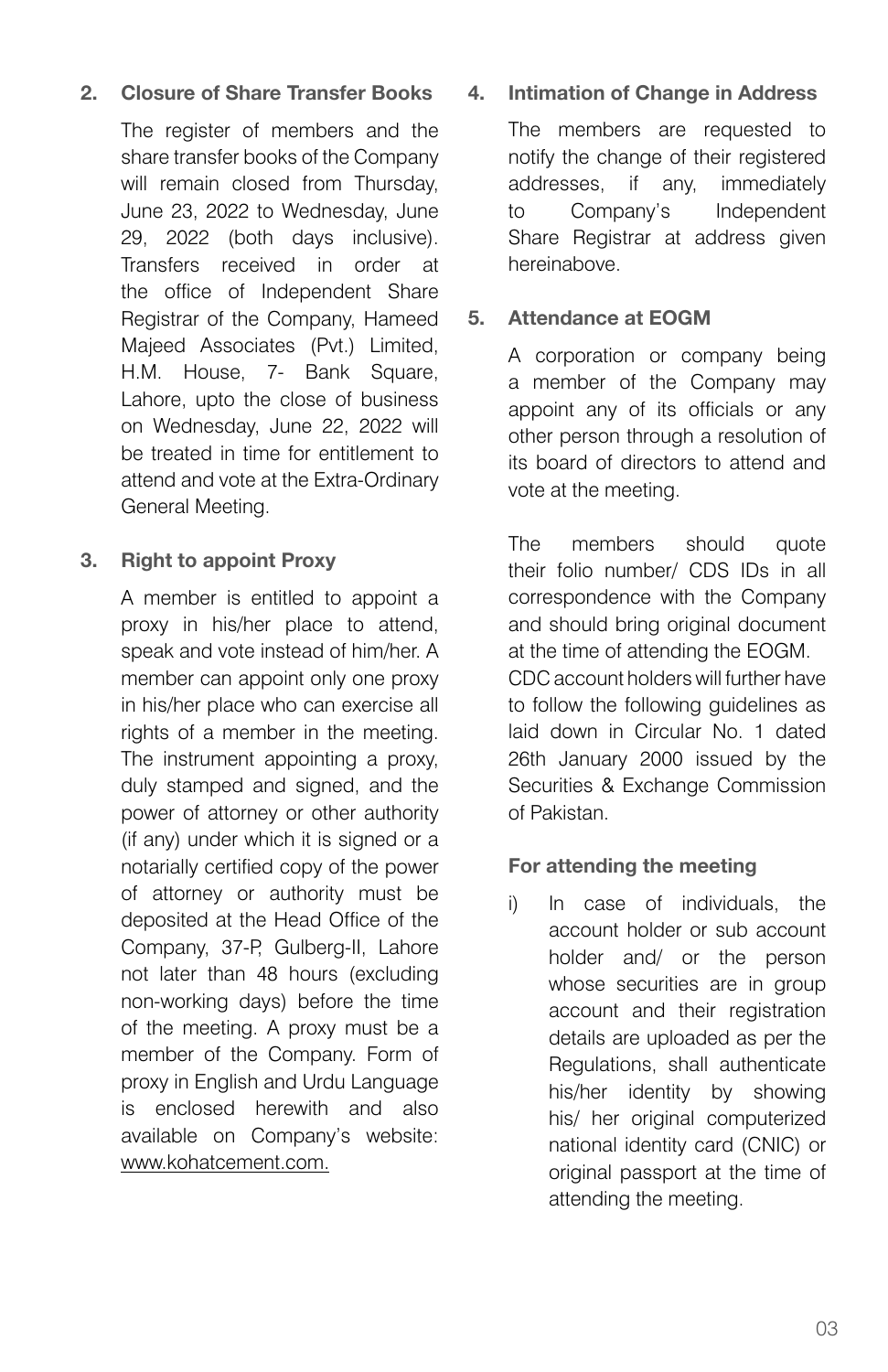ii) In case of corporate entity, the Board of Directors' resolution/ power of attorney with specimen signature of the nominee along with his original CNIC or original passport shall be produced (unless it has been provided earlier) at the time of the meeting.

#### **For appointing proxies**

- i) In case of individuals, the account holder or sub account holder and/ or the person whose securities are in group account and their registration details are uploaded as per the Regulations, shall submit the proxy form as per the requirements stated above.
- ii) Attested copies of CNIC or the passport of the beneficial owners and the proxy shall be furnished with the Proxy Form.
- iii) The proxy shall produce his/ her original CNIC or original passport at the time of the meeting.
- iv) In case of corporate entity, the Board of Directors' resolution/ power of attorney with specimen signature along with his original CNIC or original passport shall be submitted (unless it has been provided earlier) along with proxy form to the Company.

The members attending the meeting physically shall be required to comply with the Covid-19 related SOPs issued by the Federal/Provincial Governments/Departments.

#### **6. Attendance through Video-Conference**

Pursuant to the provisions of the Companies Act, 2017, the shareholder(s) residing in a city holding at least 10% of the total paid up share capital may demand the Company to provide the facility of video-link for participating in the extraordinary general meeting. The demand for video-link facility shall be received by the Company Secretary at the head office of the Company, 37-P, Gulberg II, Lahore, at least seven (7) days prior to the date of the meeting on the Standard Form which can be downloaded from the Company's website: www. kohatcement.com.

#### **7. Attendance through Electronic Medium**

To avoid Covid 19, the Company shall provide video link facility for attending this meeting for the safety and well-being of the members and general public. The members are encouraged to attend the EOGM online through ZOOM, by following the below guidelines:

**(a)** To attend the meeting through video link, members and their proxies are requested to register themselves by providing the following information along with valid copy of Computerized National Identity Card (both sides)/passport, attested copy of board resolution / power of attorney (in case of corporate

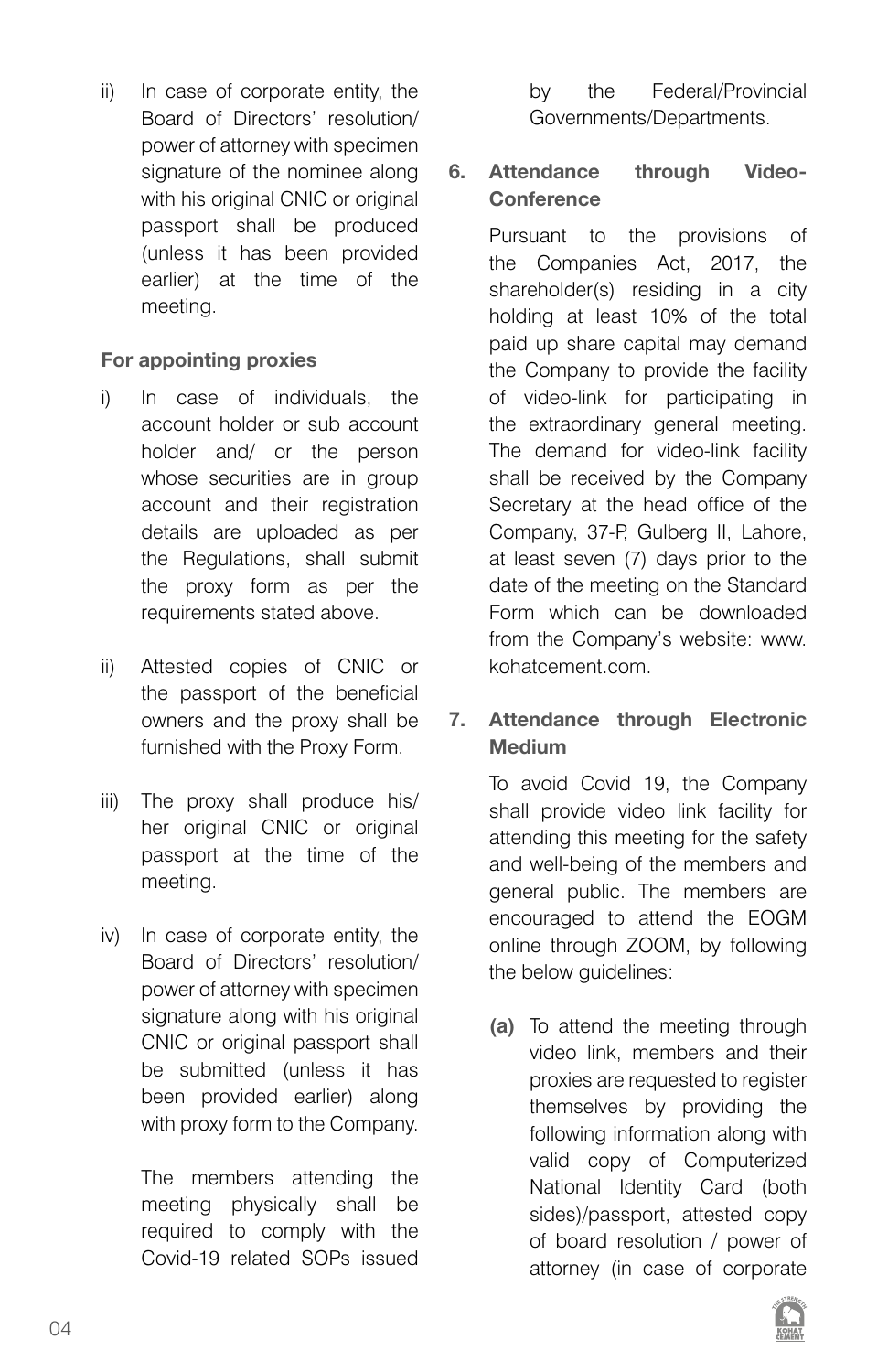shareholders) to the Company Secretary through WhatsApp at 0300-4513435 or email ID; mis@kohatcement.com by June 22, 2022.

| Name of<br>member | <b>CNIC No.</b> | CDC Account  <br>No/Folio No. | Cell Number. | Email<br>address |
|-------------------|-----------------|-------------------------------|--------------|------------------|
|                   |                 |                               |              |                  |

- **(b)** The members who shall be registered after the necessary verification shall be provided a zoom link in email to attend the meeting. The Login facility will remain open from start of the meeting till its proceedings are concluded.
- **(c)** Members may send their comments / suggestions on any of the agenda item to Company Secretary on his email ID; mis@ kohatcement.com or WhatsApp no.0300-4513435.

#### **8. Deposit of Physical Shares in to CDC Account:**

The Shareholders having physical shareholding may open CDC subaccount with any of the brokers or Investor Account directly with CDC to place their physical shares into script-less form. This will facilitate them in many ways including safe custody and sale of shares, any time they want, as the trading of physical shares is not permitted as per existing

regulations of the Stock Exchange. Further, Section 72 of the Companies Act, 2017 (the Act), states that after the commencement of the Act from a date notified by SECP, a company having share capital, shall have shares in book-entry form only. Every existing company shall be required to replace its physical shares with book-entry form in a manner as may be specified and from the date notified by SECP, within a period not exceeding four years from the promulgation of the Act.

#### **9. Voting through Postal Ballot**

The members may exercise their right of vote by means of Postal Ballot subject to requirements of Companies Act, 2017 and notifications issued thereunder.

**10.** The Notice of Extra-Ordinary General Meeting has been placed on the Company's website www. kohatcement.com in addition to its dispatch to the shareholders.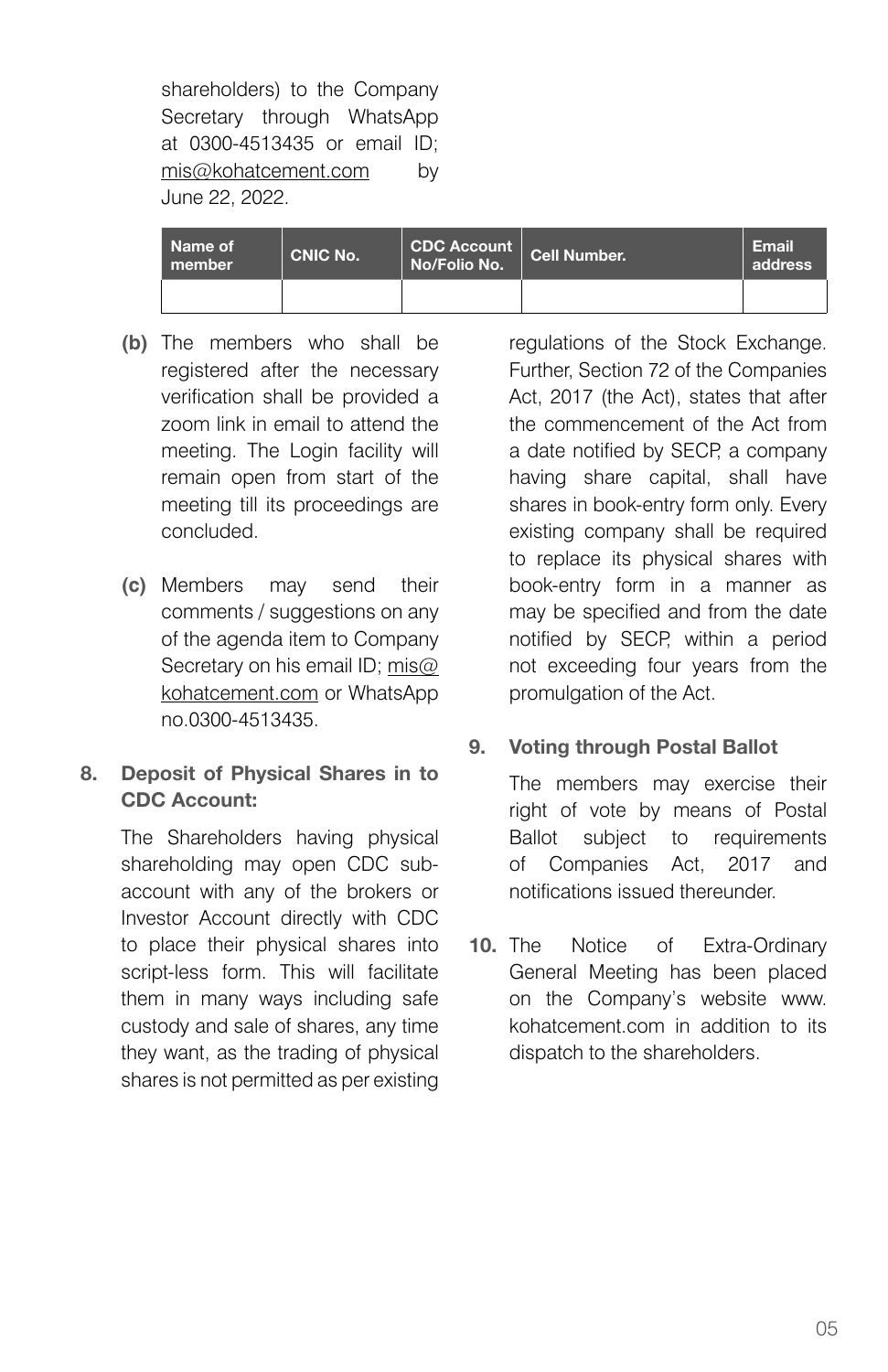## **STATEMENT OF MATERIAL FACTS PURSUANT TO THE PROVISIONS OF THE COMPANIES ACT, 2017.**

The term of office of the retiring directors will expire on June 28, 2022. The Board of Directors of the Company will be re-constituted for the next term of three years by electing eight (8) directors in the extraordinary general meeting to be held on June 29, 2022.

The directors are interested to the extent that they are eligible for reelection as directors of the Company.

Pursuant to the requirements of Section 166(3) of the Companies Act, 2017, independent directors will be appointed through the process of election of directors as laid down under Section 159 of the Companies Act, 2017. The Board of Directors of the Company has proposed the names of Mr. Ahmad Sajjad Khan and Mr. Talha Saeed Ahmed, the retiring independent directors to be elected as independent directors by the members. They have been

selected from the data bank of independent directors maintained by Pakistan Institute of Corporate Governance and duly meet the criteria of independence as laid down in Section 166 (2) of the Companies Act, 2017. The independent directors have possessed the core competencies, skills, knowledge and experience relevant to the Company's business needs.

The notes regarding the procedure and requirement of election of directors may be read as an integral part of this statement.

The Candidates are requested to read the relevant provisions/requirements relating to the appointment/election of directors, as mentioned in the Companies Act, 2017 and the Listed Companies (Code of Corporate Governance) Regulations, 2019 and ensure compliance with the same in letter and spirit.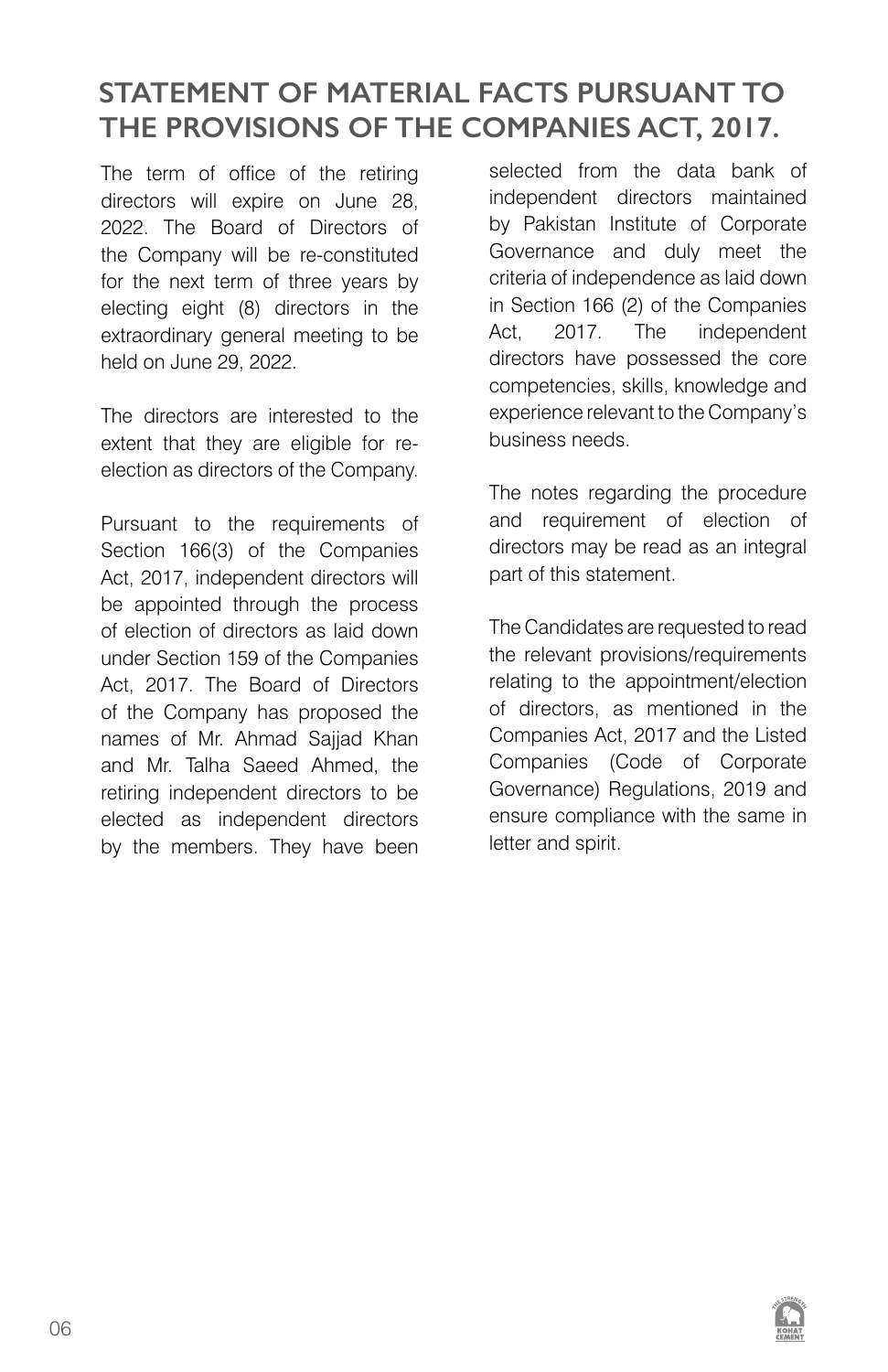## **KOHAT CEMENT COMPANY LIMITED FORM OF PROXY**

#### **Extra-Ordinary General Meeting**

| I/We                                                                                            |                                                                                                 | the contract of the contract of the contract of the contract of the contract of the contract of |    |                                                                                                                                                                                                                                                                                                                                                     |  |            |                            |    |
|-------------------------------------------------------------------------------------------------|-------------------------------------------------------------------------------------------------|-------------------------------------------------------------------------------------------------|----|-----------------------------------------------------------------------------------------------------------------------------------------------------------------------------------------------------------------------------------------------------------------------------------------------------------------------------------------------------|--|------------|----------------------------|----|
|                                                                                                 | being a member of Kohat Cement                                                                  |                                                                                                 |    |                                                                                                                                                                                                                                                                                                                                                     |  |            |                            | of |
| Company Limited (the Company) and holder of _________________(No.) Ordinary shares as per Share |                                                                                                 |                                                                                                 |    |                                                                                                                                                                                                                                                                                                                                                     |  |            |                            |    |
|                                                                                                 |                                                                                                 |                                                                                                 |    |                                                                                                                                                                                                                                                                                                                                                     |  |            |                            |    |
|                                                                                                 |                                                                                                 |                                                                                                 |    |                                                                                                                                                                                                                                                                                                                                                     |  |            |                            |    |
|                                                                                                 | another member of the Company having Folio No.                                                  |                                                                                                 |    |                                                                                                                                                                                                                                                                                                                                                     |  |            |                            |    |
|                                                                                                 |                                                                                                 |                                                                                                 |    |                                                                                                                                                                                                                                                                                                                                                     |  |            |                            |    |
|                                                                                                 | No. as my/our proxy to attend and vote for me/us and on my/our behalf at the Extra-             |                                                                                                 |    |                                                                                                                                                                                                                                                                                                                                                     |  |            |                            |    |
|                                                                                                 | Ordinary General Meeting of the Company to be held on Wednesday, June 29, 2022 at 11:00 A.M. at |                                                                                                 |    |                                                                                                                                                                                                                                                                                                                                                     |  |            |                            |    |
|                                                                                                 | the registered office of the Company, Kohat Cement Factory, Rawalpindi Road, Kohat and at any   |                                                                                                 |    |                                                                                                                                                                                                                                                                                                                                                     |  |            |                            |    |
|                                                                                                 | adjourned meeting thereof.                                                                      |                                                                                                 |    |                                                                                                                                                                                                                                                                                                                                                     |  |            |                            |    |
| Signed this ___________________________________day of___________________________                |                                                                                                 |                                                                                                 |    | 2022.                                                                                                                                                                                                                                                                                                                                               |  |            |                            |    |
|                                                                                                 |                                                                                                 |                                                                                                 |    |                                                                                                                                                                                                                                                                                                                                                     |  | Signature: |                            |    |
|                                                                                                 |                                                                                                 |                                                                                                 |    |                                                                                                                                                                                                                                                                                                                                                     |  |            |                            |    |
|                                                                                                 |                                                                                                 |                                                                                                 |    |                                                                                                                                                                                                                                                                                                                                                     |  |            | Please affix<br>Rupees Ten |    |
|                                                                                                 |                                                                                                 |                                                                                                 |    |                                                                                                                                                                                                                                                                                                                                                     |  |            | revenue stamp              |    |
|                                                                                                 |                                                                                                 |                                                                                                 |    |                                                                                                                                                                                                                                                                                                                                                     |  |            |                            |    |
|                                                                                                 | Witnesses:                                                                                      |                                                                                                 |    |                                                                                                                                                                                                                                                                                                                                                     |  |            |                            |    |
|                                                                                                 |                                                                                                 |                                                                                                 | 2. |                                                                                                                                                                                                                                                                                                                                                     |  |            |                            |    |
|                                                                                                 |                                                                                                 |                                                                                                 |    |                                                                                                                                                                                                                                                                                                                                                     |  |            |                            |    |
|                                                                                                 |                                                                                                 |                                                                                                 |    |                                                                                                                                                                                                                                                                                                                                                     |  |            |                            |    |
|                                                                                                 | $\begin{tabular}{c} \multicolumn{2}{c} {\textbf{CNIC}} \end{tabular}$                           |                                                                                                 |    | $\begin{picture}(180,10) \put(0,0){\line(1,0){10}} \put(10,0){\line(1,0){10}} \put(10,0){\line(1,0){10}} \put(10,0){\line(1,0){10}} \put(10,0){\line(1,0){10}} \put(10,0){\line(1,0){10}} \put(10,0){\line(1,0){10}} \put(10,0){\line(1,0){10}} \put(10,0){\line(1,0){10}} \put(10,0){\line(1,0){10}} \put(10,0){\line(1,0){10}} \put(10,0){\line($ |  |            |                            |    |
|                                                                                                 | $\alpha$ r                                                                                      |                                                                                                 |    | $\alpha$ r                                                                                                                                                                                                                                                                                                                                          |  |            |                            |    |
|                                                                                                 |                                                                                                 |                                                                                                 |    | Passport No.                                                                                                                                                                                                                                                                                                                                        |  |            |                            |    |

#### **Note:**

- 1 In order to be effective, a proxy, duly stamped and signed, and the power of attorney or other authority (if any) under which it is signed or a notarially certified copy of the power of attorney or authority must be deposited at the Head Office of the Company, 37-P, Gulberg-II, Lahore not later than 48 hours (excluding non-working days) before the time of the meeting. No person shall be appointed as a proxy who is not a member of the Company qualified to vote except that a Company/ Corporation being a member may appoint a person who is not a member for attending and voting at the meeting.
- 2. Shareholders and their proxies are requested to attach an attested photocopy of their Computerized National Identity Card or Passport with this proxy form before submission to the company.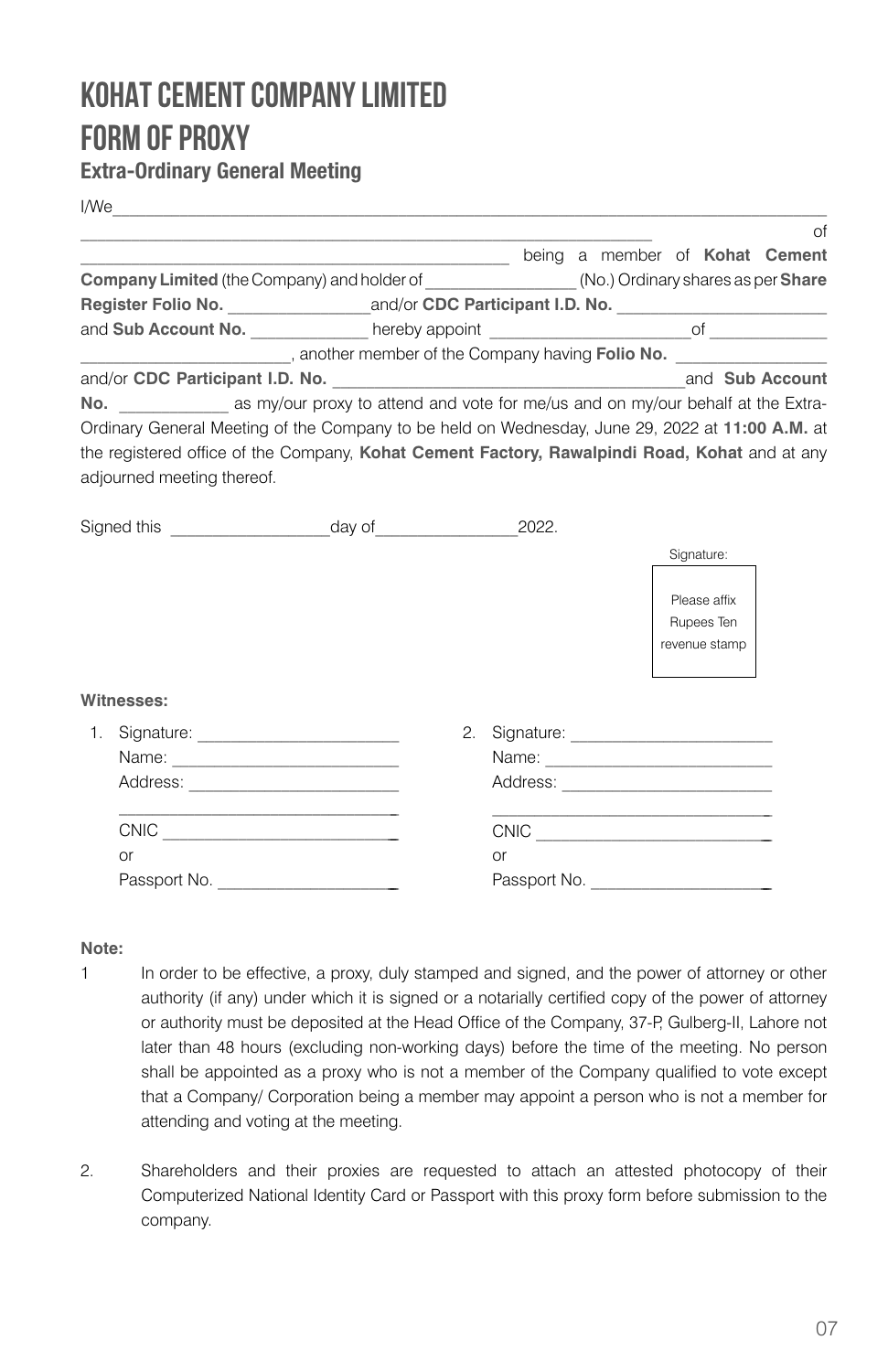كوهات سيمنث كمينى لميٹڈ يراكسى فارم غير معمولي عام اجلاس

میں سٹی *ا* مسمّاۃ \_\_\_\_\_\_\_\_\_\_\_ طرف <sup>سے ک</sup>ینی کے غی<sup>ع</sup>مولویاعام اجلاس جو بتاریخ 29 جون 2022 ء بروز مدھ میتی 11:00 سے کینی کے رجٹر ڈافس کو ہائے میں منعقد 29 دولار کو ہائے میں منعقد ہور ہاہے میں یا اس کے سی ملتوی شدہ اجلاس میں ووٹ ڈالے۔ ىيە يراكسى فارم آج مورنتە \_\_\_\_\_\_\_\_\_\_\_\_\_\_ كودرج ذيل گوامان كى موجود گى ميں دىتخط ہوا۔ دستخط شيئر هولڈر: سٹیپ چیاں کریں۔ گواهان  $-2$  $-1$ دستخط: دسخط: \_ نام: \_ نام.  $z_{\rm g}$ .<br>پاسپورٹ نمبر: \_\_\_\_\_\_\_\_\_\_\_\_\_\_ .<br>پاسپورٹ نمبر:

نوت:

ا۔ یراسی (نمائندے) کو فغال بنانے کے لئے نامز دگی کافارم(یراسی)میٹنگ سے کواز کو علاوہ اور اور اور سرکاری تعطیلات بقل کینی کوموصول ہوجانا جا ہے کوئی بھی فتض یراکن(نمائنده) مقررنبیں کیاجاسکتااورندوہ ووٹ دینے کااہل ہوسکتاہے بوتینی کامم پر میشن کی سینکش کی کی ایک شریف ایک ایک شرکت اورودٹ دینے کیلئے نامزدکر ے<br>سکتی ہے جو*مبر من*ہو۔ ۲ جھص داران اوران کےنمائندوں سے درخواست ہے کہ وہ پراکسی فارم کے ہمراہ شاختی کارڈ پایاسپورٹ کی تصدیق شدہ نقول جمع کر دائمیں۔